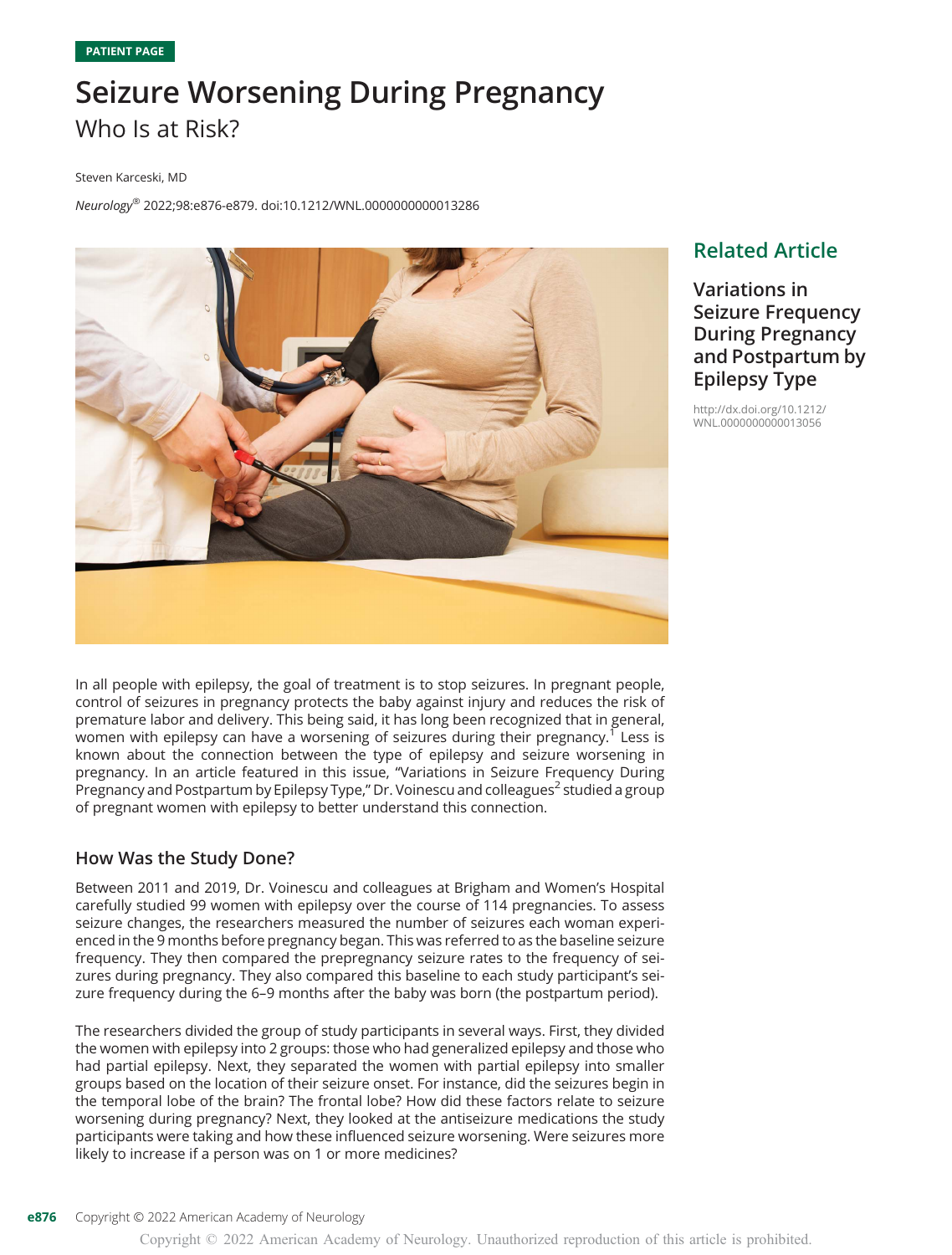#### What Were the Results?

The women who participated in the study were between the ages of 20 and 44. A total of 37 had generalized epilepsy and 62 had focal (also called partial) epilepsy. Of the women with partial epilepsy, 15 had seizures that started in the frontal lobe. A total of 47 had seizures that started elsewhere, although most of that group had seizures that started in the temporal lobe. At the time of conception, 3 participants were taking no antiseizure medications, 100 were taking 1 medicine, and 11 were taking 2 or more medicines (these numbers add up to more than the total of 99 participants; although there were 99 women participating in the study, the women experienced a total of 114 pregnancies over the course of the study). Dr. Voinescu and colleagues looked at the type of medicines the study participants were taking. Of the pregnancies experienced by women taking 1 medicine, 2 antiseizure medications were most often used. A total of 62 participants were taking lamotrigine and 25 were taking levetiracetam. The rest were taking carbamazepine, oxcarbazepine, or zonisamide.

With regard to type of epilepsy, women with partial epilepsy (21.1%) were much more likely to experience an increase in seizures compared to those with generalized epilepsy (5.3%). If the seizures started in the frontal lobe, the chance of worsening seizures was 52.9%. In other words, if a woman has partial epilepsy, she has a 21% chance of seizures getting worse while she is pregnant, and if the partial seizures are frontal, the chance of seizure worsening is even higher. The authors also looked at when the partial seizures were most likely to increase and found that seizure worsening tended to occur in the first and second trimesters.

In the postpartum period, seizures also worsened. In women with generalized epilepsy, worsening occurred in 9.1%. In women with generalized epilepsy, worsening occurred in 11.1%. In comparing the 2 types of epilepsy, the researchers found there was no significant difference in seizure worsening in the 6- to 9-month postpartum period.

The authors compared seizure worsening in women taking only 1 medicine (monotherapy) vs those taking more than 1 medicine (polytherapy). Women who were on polytherapy were 8 times more likely to experience seizure worsening than those on monotherapy.

#### How Is This Important?

When counseling women with epilepsy about pregnancy, doctors review many topics. One of them is the possibility of seizure worsening. Prior studies have described this concern. However, these studies did not show the relationship between the kind of epilepsy and seizure worsening. Furthermore, no previous study has shown the association between frontal lobe epilepsy and seizure worsening during pregnancy. Studies like this one help doctors and patients define areas of concern. With more information, especially when it comes to explaining how these things are connected, doctors may be able to modify treatments to prevent seizure worsening from occurring during pregnancy.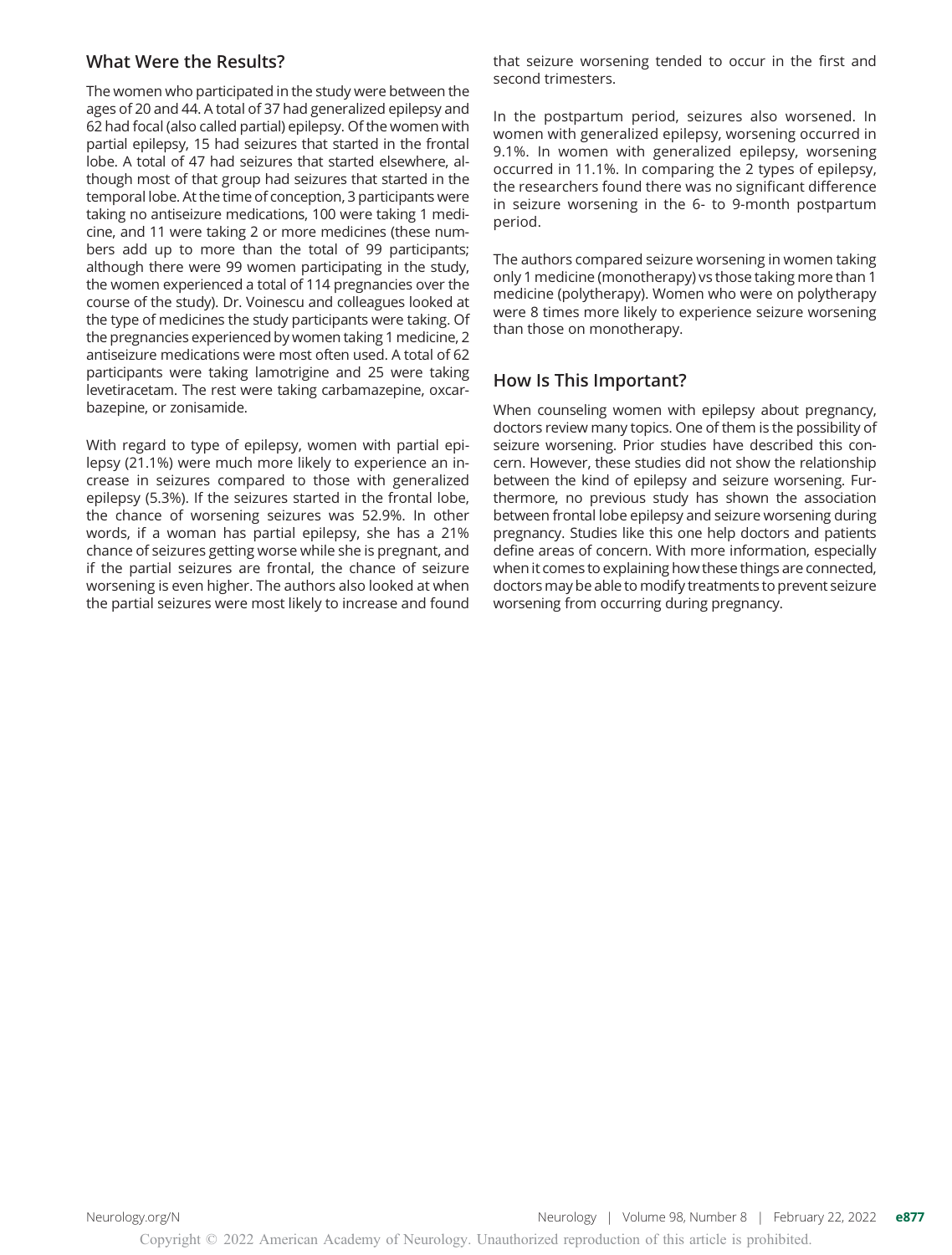## About Epilepsy

#### What Is a Seizure?

Nerve cells talk to each other constantly. They do this by sending signals and messages to each other. These messages are both electrical and chemical (the chemical messages are called neurotransmitters). Sometimes, brain cells send the wrong messages. Our brains have their own autocorrect for these messages, but just like with a cell phone, sometimes an error goes through. When the wrong signal is sent, other brain cells respond to the error by sending abnormal signals. If enough brain cells start sending the same incorrect message, a seizure results.

One way to think of this is that the brain works like an orchestra. There are different sections in an orchestra, each with its own instruments. Although each instrument plays its own part, it is only when they all play together that complex music is made. While playing, each member of the orchestra has to listen to the other members. As a team, playing together and listening to one another, the best music is made. However, what if one person began playing a different tune? At first, no one would notice. But soon, nearby orchestra members would become confused: which tune were they supposed to play? As more members of the orchestra began playing the different tune, it would eventually become noticeable. At some point, the different tune might become louder than the original music.

This is similar to how a seizure gets started and how it keeps going. The brain cells near the cells that are playing the wrong tune start playing it as well, and they encourage other brain cells to do the same thing. Eventually, a person cannot stay aware of what is going on because too many brain cells are busy doing something else: having a seizure.

#### What Is Epilepsy?

Epilepsy is not just one uniform illness. There are many kinds of epilepsy. In addition, there are many possible causes of epilepsy. Just as there are many kinds of epilepsy, there are many kinds of seizures. The older definition of epilepsy is that a person has had 2 or more unprovoked seizures in lifetime. The more modern definition of epilepsy includes people who have had 1 seizure and are at very high risk of having another.

#### How Is Epilepsy Diagnosed?

The doctor will need to know as much as possible about what happened immediately before, during, and after a seizure to make a diagnosis. For example, how often do the seizures occur? Is there a warning sign? Does the person remember anything about the seizure? All of these questions help the doctor to better understand the kind of seizures and therefore the kind of epilepsy that a person is experiencing. Witnesses to the seizure can be crucial to the diagnosis. By asking them to describe the seizure, valuable information can be

learned. In instances where the patient does not remember the seizures, the observer may provide the only information.

Medical testing, such as EEG and MRI, are essential to understanding the cause of a person's seizures. EEG is a simple and painless study that records the brain's electrical activity. The brain waves are picked up by tiny electrodes that are applied to the person's scalp. Doctors then review the EEG, looking for specific brain wave patterns that happen during or between seizures in patients with epilepsy. These patterns provide critical information about the person's epilepsy and help with the diagnosis.

Imaging studies are also critical in understanding the cause of a person's seizures. The 2 most common types are MRI and CT scans. Modern CT and MRI provide very detailed pictures of the brain, and are critical in locating tumors, scars, or other abnormalities in the brain that may cause seizures.

#### How Are Seizures Treated?

There are many treatments for seizures. Medicines are tried first. If these do not work, the doctor may consider special diets, brain surgery, or implanted devices for the treatment of a patient's seizures. Usually, the physician tries to stop all seizures while causing no side effects. It is very important for patients experiencing seizures to tell their doctor about the kinds of problems they might experience while on a medication (or any treatment). Together, they can make the best choice of treatments.

#### Seizures, Epilepsy, and Pregnancy

First, it is important to know that women who have epilepsy can become pregnant. Most women with epilepsy have normal, healthy children. For women with epilepsy, the best time to see the neurologist is before they become pregnant. That way, the neurologist, the obstetrician, and the patient can work together to create the safest circumstances for the upcoming pregnancy. For women with epilepsy, there are 2 main issues to consider during pregnancy. First, how do seizures affect the developing baby? Second, how do medications affect the growing child? Seizures during pregnancy can cause falls and injuries. This can affect both mother and child. The type of seizure that is most worrisome during pregnancy is generalized tonic-clonic seizures.<sup>3</sup> Studies have shown that control of this seizure type must be maintained throughout pregnancy. Because antiseizure drug levels change throughout pregnancy, levels are checked frequently, and medication doses are adjusted. The reason for this is simple: maintaining seizure control. The second issue is teratogenicity. In other words, do seizure medications cause birth defects? In order to study this, pregnancy registries were set up around the world several decades ago. Over the past 2 decades, scientists have learned much. One thing they have learned is that when it comes to different seizure medications, the drug valproate has the highest risk of causing birth defects when a baby is exposed to it in the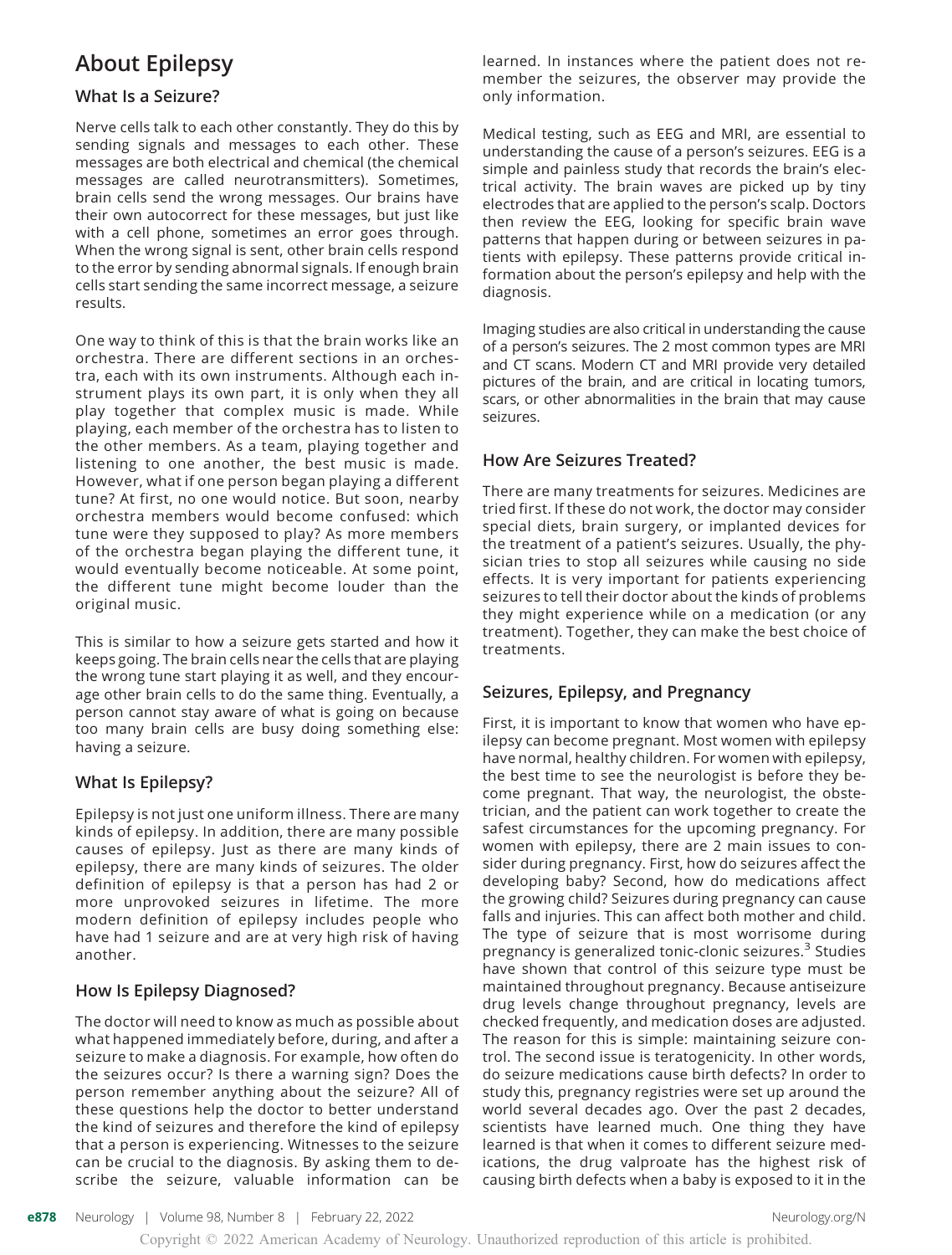womb. There seems to be an intermediate risk from the drugs phenobarbital and topiramate. The lowest risks are from carbamazepine, lamotrigine, levetiracetam, and oxcarbazepine.<sup>4</sup>

By understanding and discussing these concerns, doctors and patients can make the best-informed decisions.

#### For More Information

#### Brain & Life [brainandlife.org](http://brainandlife.org)

American Brain Foundation

[americanbrainfoundation.org](https://www.americanbrainfoundation.org/)

#### Cure Epilepsy [cureepilepsy.org](https://cureepilepsy.org/)

American Epilepsy Society [aesnet.org](https://aesnet.org/)

#### References

- 1. Voinescu PE, Pennell PB. Management of epilepsy during pregnancy. Expert Rev Neurother. 2015;15(10):1171-1187.
- 2. Voinescu PE, Ehlert AN, Bay CP, Allien S, Pennell PB. Variations in seizure frequency during pregnancy and postpartum by epilepsy type. Neurology. 2022;98(8):e802-e807.
- 3. Tomson T, Battino D. Pregnancy and epilepsy: what should we tell our patients? J Neurol. 2009;256(6):856-862.
- 4. Meador K. Teratogenicity and antiseizure medications. Epilepsy Curr. 2020;20(6 Suppl):15S-17S.